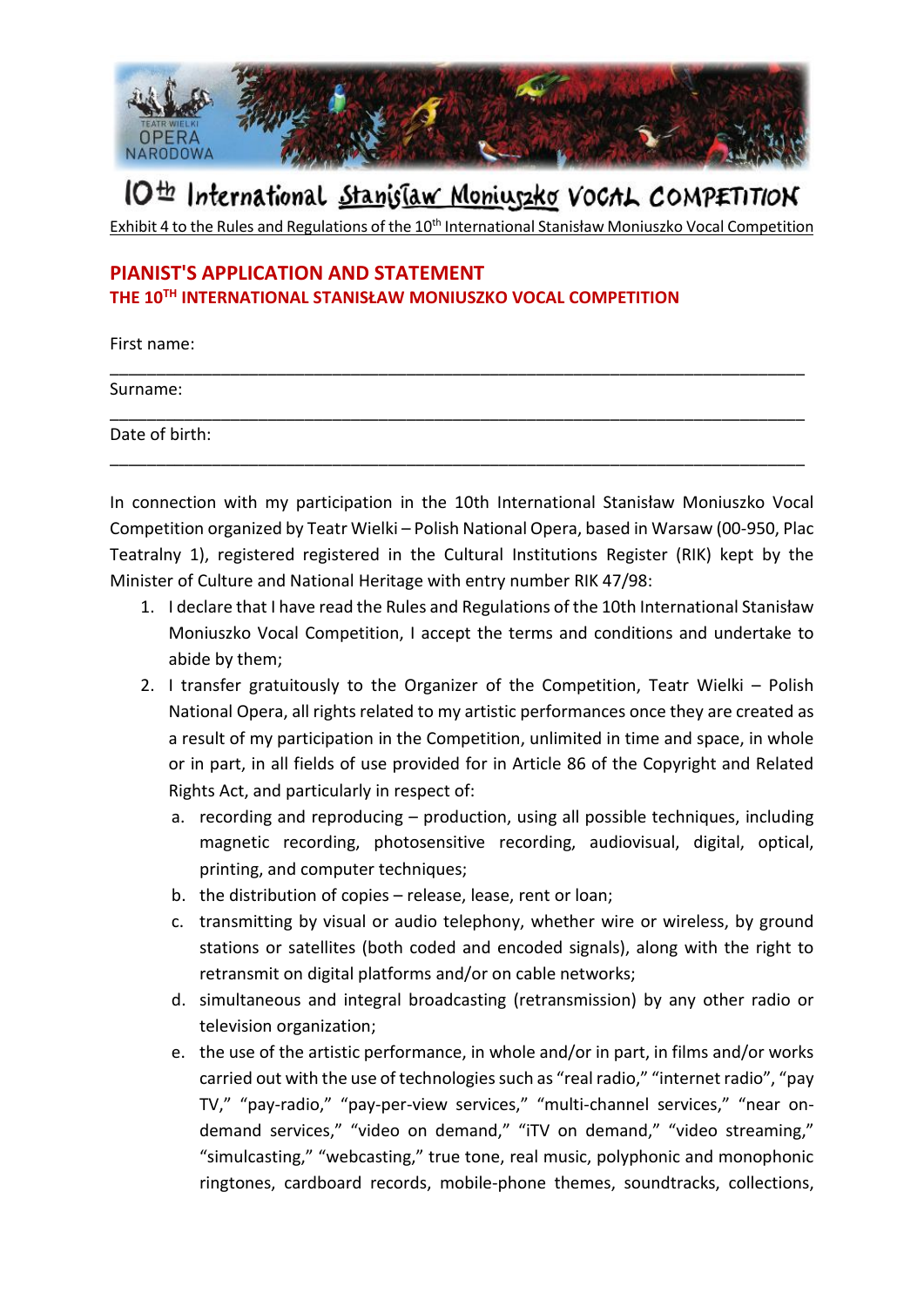

## IO<sup>th</sup> International Stanislaw Moniuszko VoCAL COMPETITION

inserts, singles, mixtapes, promotional albums, multi-disc albums, wallpapers, icons, e-cards, screensavers for computers and mobiles, banners, thumbnails, pop ups, Internet TV and radio; computer games, video games, mobile, JAVA and console games, and use in telephone and ICT connections, including text and audiovisual messages (SMS, WAP, MMS);

- f. public performance or playback;
- g. the distribution of the performance and its copies in ways other than those specified above – transmission, retransmission and playback, including at venues with an entry fee, screening the performance, and making it publicly available in such a way that anybody can access it at a place and time of one's choice; on the Internet, including Internet shops, and on other ICT, multimedia, and computer networks;
- h. the use of the performance, in whole or in part, also as part of collections with other tracks / artistic performances, and particularly in multimedia works;
- i. use in films or other audiovisual work, whereas the Organizer shall have the right to transfer acquired rights or consents obtained in whole or in part to third parties, including the co-production, performing, licensing or sub-licensing.
- 3. I hereby irrevocably and gratuitously agree that my artistic performance, my image (including the photographs submitted to the Organizer) and/or my voice and my statements, along with my name and surname, if the Organizer deems it appropriate, recorded during the Competition on audiovisual and/or audio carrier, and/or in the form of photographs, can be used, in whole or in fragments, in all activities of the Organizer related to the Competition, including in particular any programs created and/or broadcasted by the mass media such as television, press, the Internet, in the informational, promotional or advertising materials related to the Competition prepared by the Organizer.

Such gratuitous consent (authorization) refers to multiple (unlimited in quantity, time and territory) use of my image, my voice and my statements in all fields of use mentioned in point 2 above.

- 4. The Organizer shall have the sole right to decide about the time and manner my image, voice and my statements are used – in whole or in part.
- 5. I consent the the processing of the personal data I provided for the purposes of organizing the Competition and for archival purposes, and to the publication of my image and performances, in accordance with section 2 above, unlimited in time and space, by the Organizer of the Competition. I have provided the data voluntarily and understand that I have the right to access, alter, and delete them at any time.